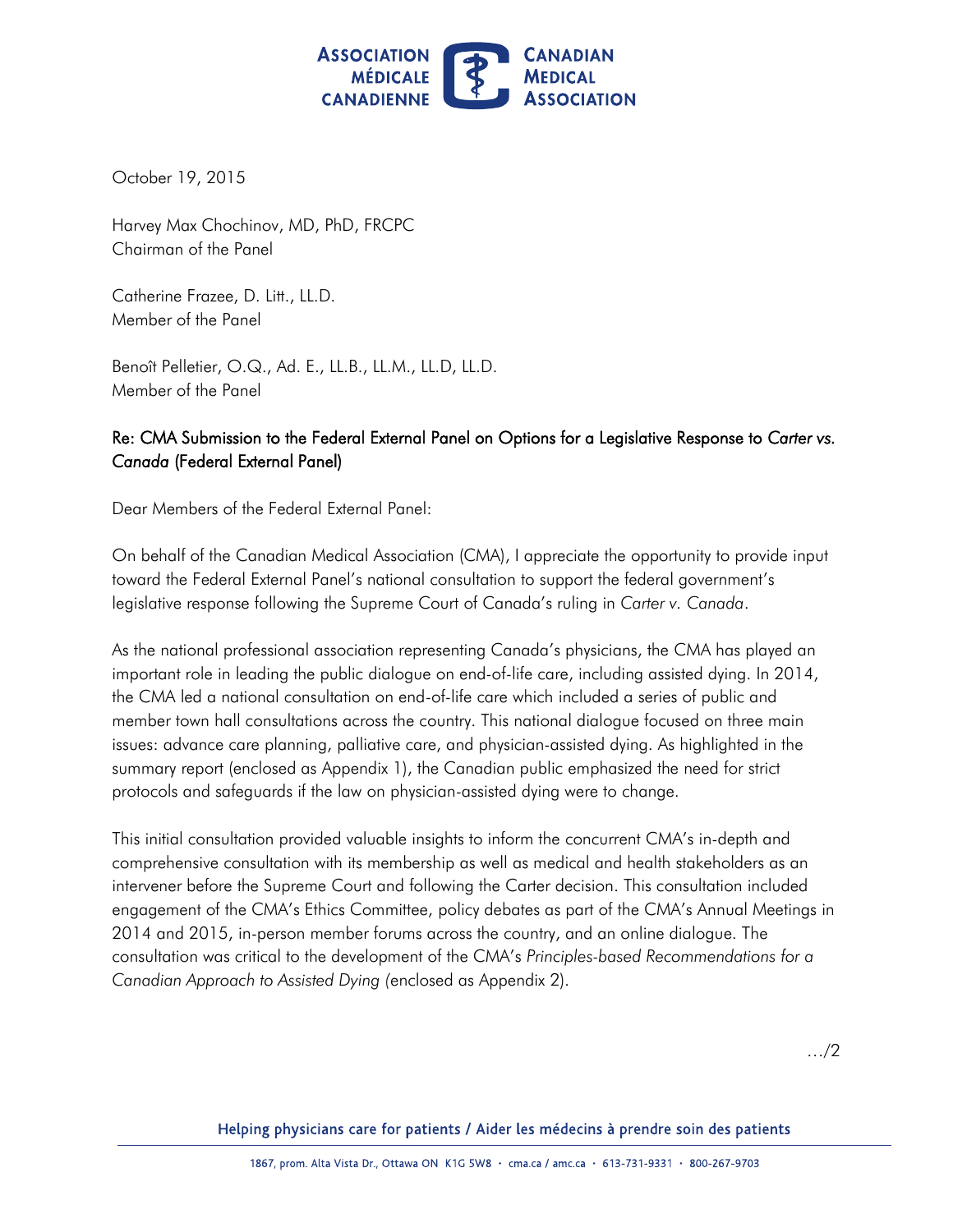

 Page 2 October 19, 2015

 These recommendations, guided by a set of ten foundational principles, address patient eligibility for access to and assessment for assisted dying, procedural safeguards for eligibility criteria, the roles and responsibilities of the attending and consulting physicians, and the issue of conscientious objection. Taken together, these recommendations form the CMA's position on the forthcoming legislative and regulatory framework to govern assisted dying in Canada.

 In addition to our recommendations, we would like to highlight key points that are of particular relevance to physicians:

## NATIONAL, PAN-CANADIAN LEGISLATIVE AND REGULATORY FRAMEWORK

 The CMA strongly recommends the establishment of national and coordinated legislative and regulatory processes and systems in response to the Carter decision.

 The CMA is deeply concerned that in the absence of federal action to support the establishment of national guidelines for assisted dying, a patchwork of differing and potentially conflicting approaches could emerge across jurisdictions. Legislative action at the federal level is needed to provide further clarity for physicians and their patients and support the promulgation of a coordinated and consistent approach across all jurisdictions in Canada. The CMA has been working with the medical regulatory colleges at the national level to mitigate this risk through the development of the CMA's *Principles- based Recommendations for a Canadian Approach to Assisted Dying* which has encouraged similar efforts by the regulatory colleges. In addition to these initiatives, federal action is required.

## CONSCIENTIOUS OBJECTION

 As the Federal External Panel is aware, the Carter decision emphasizes that any regulatory or legislative response must seek to reconcile the Charter rights of patients (wanting to access assisted dying) and physicians (who choose not to participate in assisted dying on grounds of conscientious objection). The notion of conscientious objection is not monolithic. While some conceptions of conscience encompass referral, others view referral as being connected to, or as akin to participating in, a morally objectionable act.

 It is the CMA's position that an effective reconciliation is one that respects, and takes account of, differences in conscience, while facilitating access on the principle of equity. To this end, the CMA's

…/3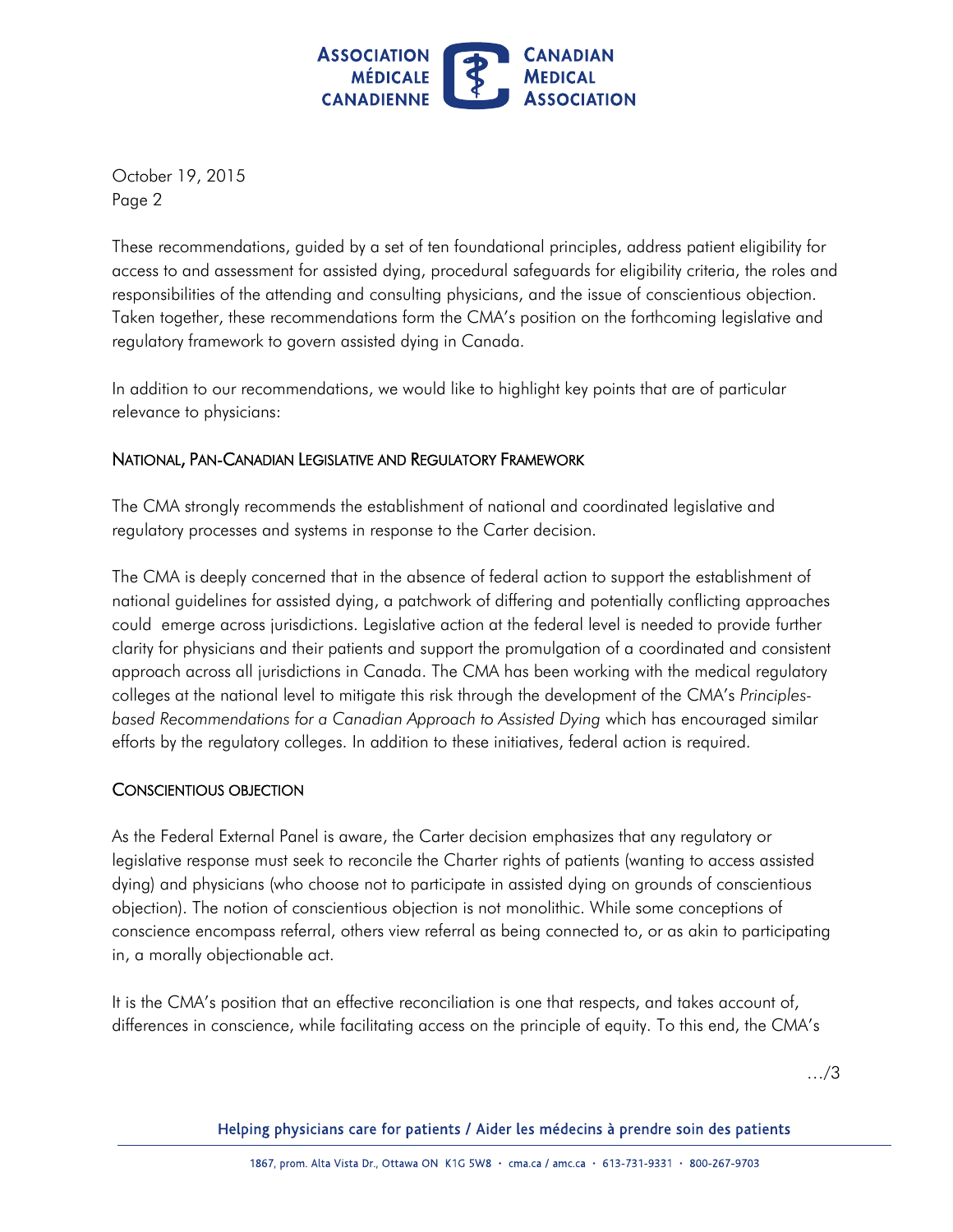

 Page 3 October 19, 2015

membership strongly endorses the recommendation on conscientious objection as set out in section 5.2 of the CMA's enclosed *Principles-based Recommendations for a Canadian Approach to Assisted Dying*.

#### ADDITIONAL SUPPORTS

 The CMA recognizes, and supports addressing, the need to develop education materials for physicians. To this end, the CMA is actively developing education modules for physicians following an environmental scan of existing courses and discussions with other jurisdictions (e.g., the Royal Dutch Medical Association). The CMA has the support of the Royal College of Physicians and Surgeons of Canada, the College of Family Physicians of Canada, and the Canadian Medical Protective Association to lead this initiative.

 Finally, as previously stated, the CMA strongly encourages the federal government to make the report of the Federal External Panel publicly available once final. The CMA urges the members of the Federal External Panel to support this recommendation to the federal government.

 Thank you once again for the opportunity to provide input. The CMA looks forward to our meeting with the Federal External Panel on October 20, 2015.

Sincerely,

Cindy Forbes, MD, CCFP, President

Jeff Blockmer MD, MHSc, FRCPC Vice-President, Medical Professionalism

Appendix 1 – <u>Summary Report: End-of-Life Care A National Dialogue</u> Enclosed: Appendix 2 – CMA's *Principles-based Recommendations for a Canadian Approach to Assisted Dying*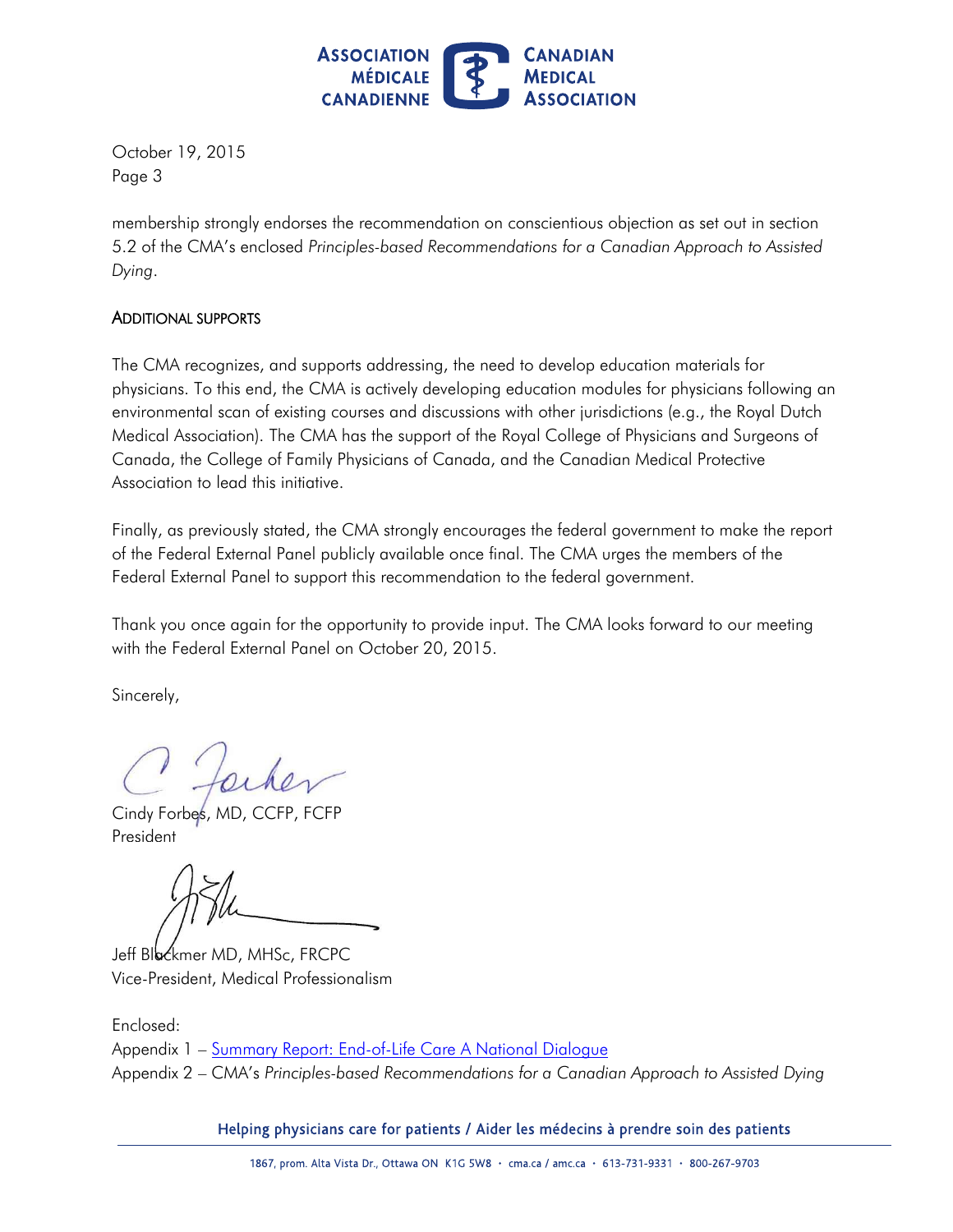

# Principles-based Recommendations for a Canadian Approach to Assisted Dying

 On Feb. 6, 2015, the Supreme Court of Canada unanimously struck down the law prohibiting assisted dying. The court suspended that decision for 12 months. This has provided an opportunity for the Canadian Medical Association (CMA) to build on its past work and pursue further consultation with provincial and territorial medical associations, medical and non-medical stakeholders, members, legislatures and patients for processes, whether legal, regulatory or guidelines, that respect patients' needs and reflects physicians' perspectives.

 The goal of this process is twofold: (a) discussion and recommendations on a suite of ethical-legal principles and (b) input on specific issues that are particularly physician-sensitive and are worded ambiguously or not addressed in the Court's decision. The touch points are reasonable accommodation for all perspectives and patient-centeredness.

 For purposes of clarity, CMA recommends national and coordinated legislative and regulatory processes and systems. There should be no undue delay in the development of these laws and regulations. The principles are not designed to serve as a tool for legislative compliance in a particular jurisdiction or provide a standard of care. Rather, the CMA wishes to provide physicians with guidance and a vision of what physicians might strive for to further their professional and legal obligations in a complex area.

 The CMA recommends adopting the following principles-based approach to assisted dying in Canada:

## **Foundational principles**

 The following foundational principles underpin CMA's recommended approach to assisted dying. Proposing foundational principles is a starting point for ethical reflection, and their application requires further reflection and interpretation when conflicts arise.

- 1. Respect for patient autonomy: Competent adults are free to make decisions about their bodily integrity. Specific criteria are warranted given the finality of assisted dying.
- 2. **Equity:** To the extent possible, all those who meet the criteria for assisted dying should have access to this intervention. Physicians will work with relevant parties to support increased resources and access to high quality palliative care, and assisted dying. There should be no undue delay to accessing assisted dying, either from a clinical, system or facility perspective. To that end, the CMA calls for the creation of a separate central information, counseling, and referral service.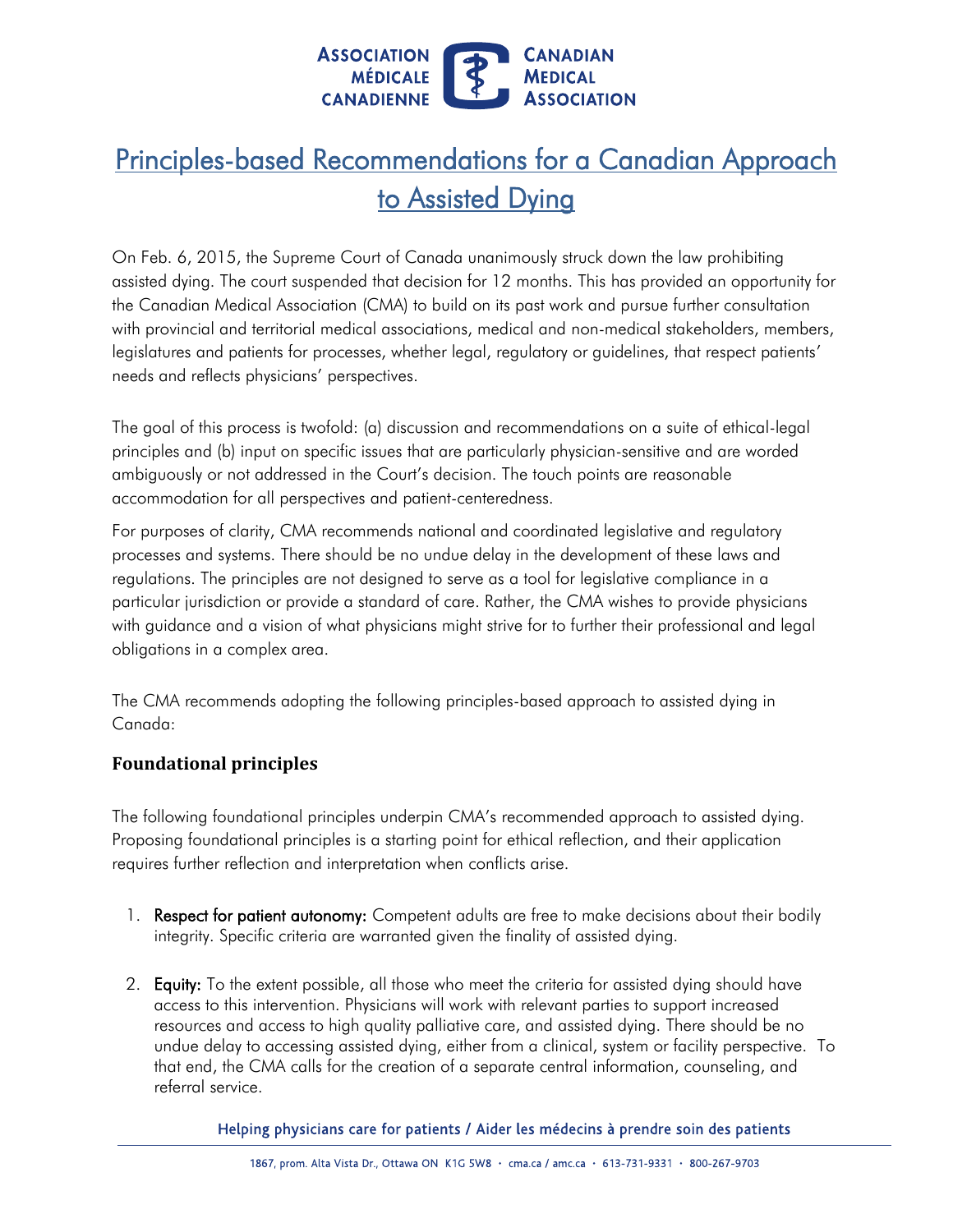

- 3. **Respect for physician values:** Physicians can follow their conscience when deciding whether or not to provide assisted dying without discrimination. This must not result in undue delay for the patient to access these services. No one should be compelled to provide assistance in dying.
- 4. Consent and capacity: All the requirements for informed consent must clearly be met, including the requirement that the patient be capable of making that decision, with particular attention to the context of potential vulnerabilities and sensitivities in end of life circumstances. Consent is seen as an evolving process requiring physicians to continuously communicate with the patient.
- 5. Clarity: All Canadians must be clear on the requirements for qualification for assisted dying. There should be no "grey areas" in any legislation or regulations.
- 6. Dignity: All patients, their family members or significant others should be treated with dignity and respect at all times, including throughout the entire process of care at the end of life.
- 7. Protection of patients: Laws and regulations, through a carefully designed and monitored system of safeguards, should aim to minimize harm to all patients and should also address issues of vulnerability and potential coercion.
- 8. Accountability: An oversight body and reporting mechanism should be identified and established in order to ensure that all processes are followed. Physicians participating in assisted dying must ensure that they have appropriate technical competencies as well as the ability to assess decisional capacity, or the ability to consult with a colleague to assess capacity in more complex situations.
- 9. Solidarity: Patients should be supported and not abandoned by physicians and health care providers, sensitive to issues of culture and background, throughout the dying process regardless of the decisions they make with respect to assisted dying.
- 10. Mutual respect: There should be mutual respect between the patient making the request and the physician who must decide whether or not to perform assisted dying. A request for assisted dying is only possible in a meaningful physician-patient relationship where both participants recognize the gravity of such a request.

## **Recommendations**

l

 Based on these principles, the Supreme Court decision in *Carter v. Canada* (2015)*<sup>1</sup>*and a review of other jurisdictions' experiences, CMA makes the following recommendations for potential statutory and regulatory frameworks with respect to assisted dying. We note that this document is not intended

<sup>&</sup>lt;sup>1</sup> Carter v. Canada (Attorney General), [2015] 1 SCR 331, 2015 SCC 5 (CanLII)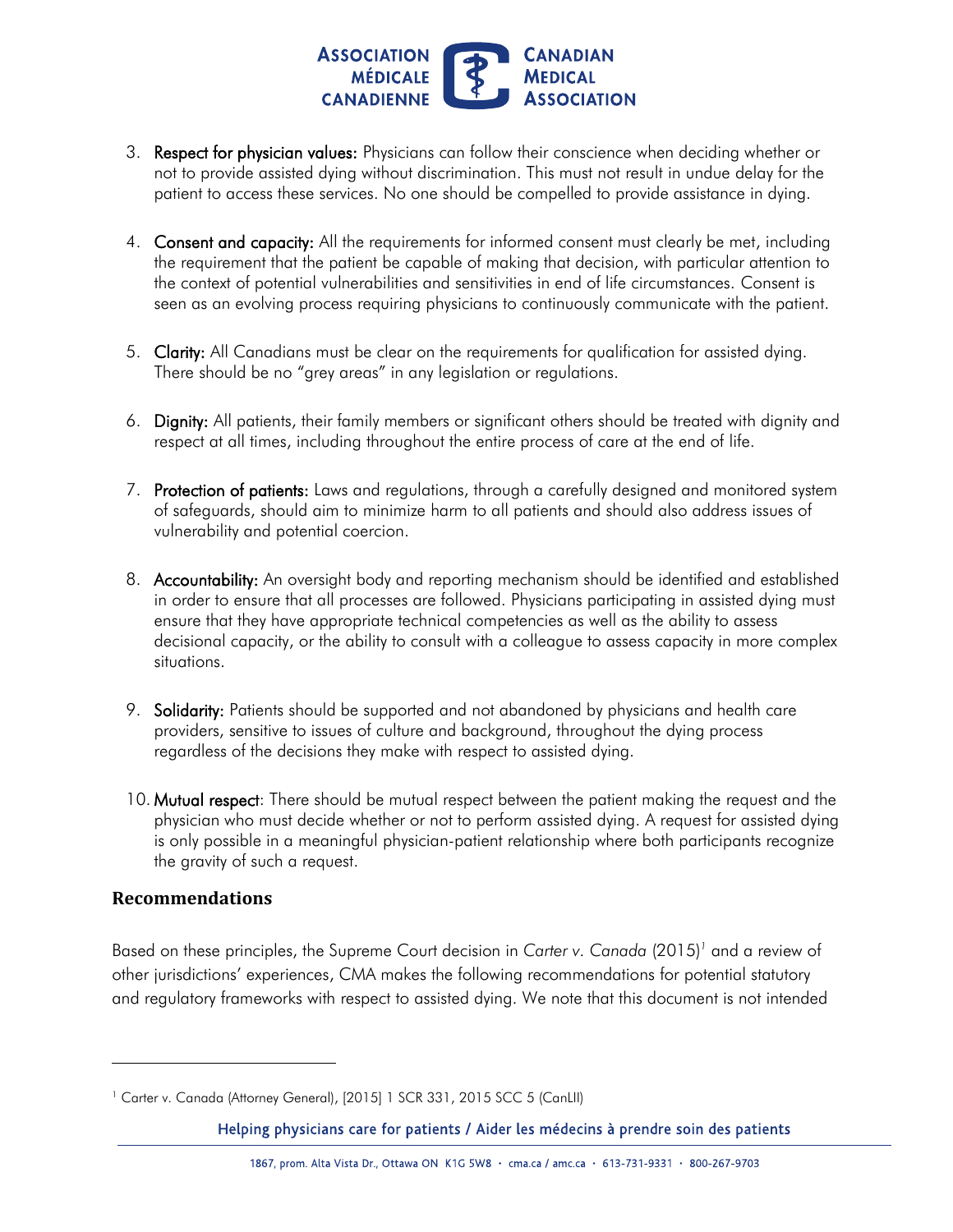

 to address all potential issues with respect to assisted dying, and some of these will need to be captured in subsequent regulations.

### **1. Patient eligibility for access to assisted dying**

- 1.1 The patient must be a competent adult who meets the criteria set out by the Supreme Court of Canada decision in *Carter v. Canada* (2015.
- 1.2 Informed decision
	- The attending physician must disclose to the patient information regarding their health status, diagnosis, prognosis, the certainty of death upon taking the lethal medication, and alternatives, including comfort care, palliative and hospice care, and pain and symptom control.
- 1.3 Capacity
	- The attending physician must be satisfied that:
		- – the patient is mentally capable of making an informed decision at the time of the request(s)
		- – the patient is capable of giving consent to assisted dying, paying particular attention to the potential vulnerability of the patient in these circumstances
		- – communications include exploring the priorities, values and fears of the patient, providing information related to the patient's diagnosis and prognosis, treatment options including palliative care and other possible interventions and answering the patient's questions
	- If either or both the attending physician or the consulting physician determines that the patient is incapable, the patient must be referred for further capacity assessment.
	- Only patients on their own behalf can make the request while competent.

#### 1.4 Voluntariness

- The attending physician must be satisfied, on reasonable grounds, that all of the following conditions are fulfilled:
	- – The patient's decision to undergo assisted dying has been made freely, without coercion or undue influence from family members, health care providers or others.
	- – The patient has a clear and settled intention to end his/her own life after due consideration.
	- – The patient has requested assisted dying him/herself, thoughtfully and repeatedly, in a free and informed manner.

#### **2. Patient eligibility for assessment for decision-making in assisted dying**

#### Stage 1: Requesting assisted dying

 1. The patient submits at least two oral requests for assisted dying to the attending physician over a period of time that is proportionate to the patient's expected prognosis (i.e.,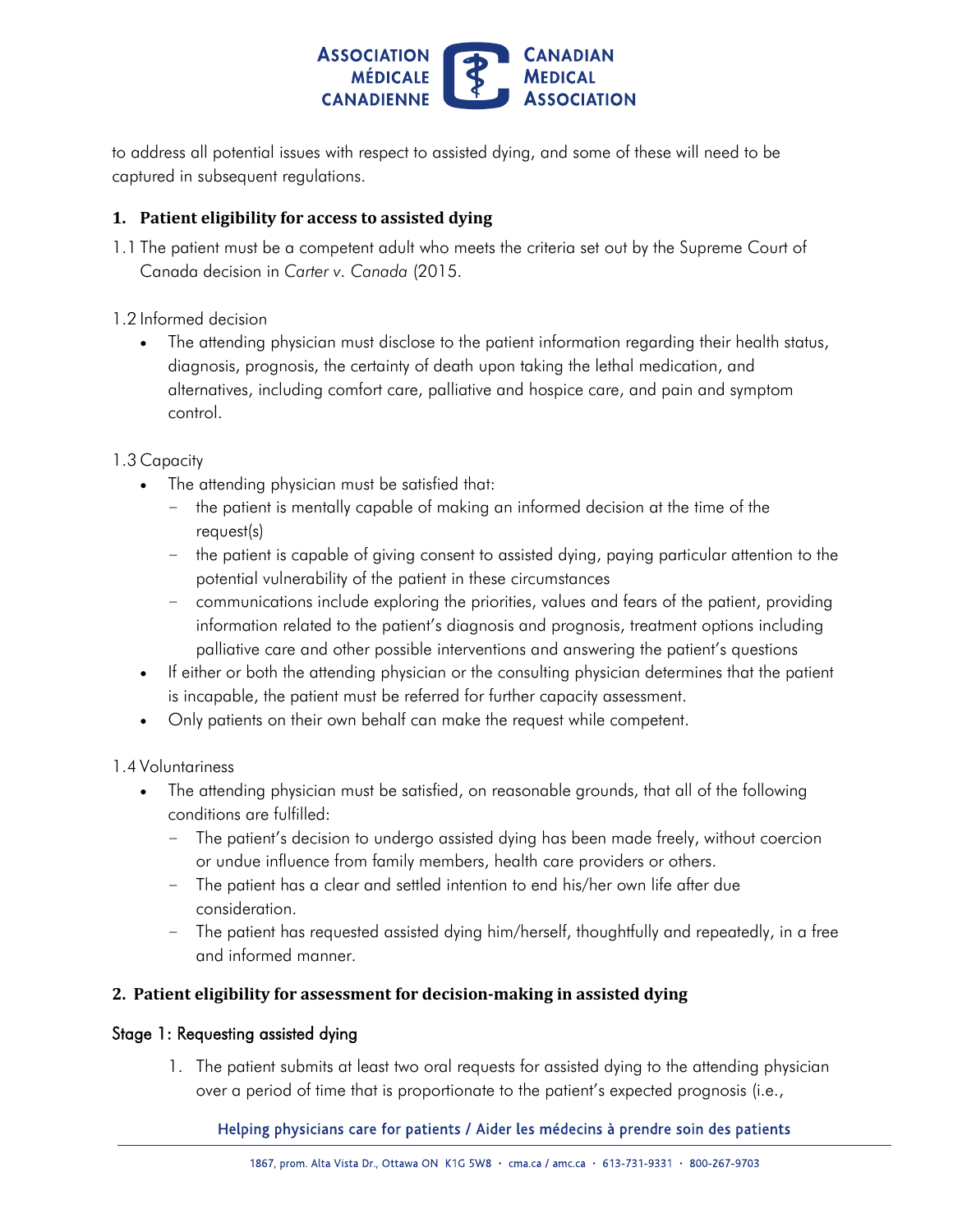

 terminal vs non-terminal illness). CMA supports the view that a standard waiting period is not appropriate for all requests.

- 2. CMA recommends generally waiting a minimum of 14 days between the first and the second oral requests for assisted dying.
- 3. The patient then submits a written request for assisted dying to the attending physician. The written request must be completed via a special declaration form that is developed by the government/department of health/regional health authority/health care facility.
- 4. Ongoing analysis of the patient's condition and ongoing assessment of requests should be conducted for longer waiting periods.

#### Stage 2: Before undertaking assisted dying

- 5. The attending physician must wait no longer than 48 hours, or as soon as is practicable, after the written request is received.
- 6. The attending physician must then assess the patient for capacity and voluntariness or refer the patient for a specialized capacity assessment in more complex situations.
- 7. The attending physician must inform the patient of his/her right to rescind the request at any time.
- 8. A second, independent, consulting physician must then also assess the patient for capacity and voluntariness.
- 9. Both physicians must agree that the patient meets eligibility criteria for assisted dying to proceed.
- 10. The attending physician must fulfill the documentation and reporting requirements.

#### Stage 3: After undertaking assisted dying

 11. The attending physician, or a physician delegated by the attending physician, must take care of the patient until the patient's death.

#### **3. Role of the physician**

3.1 The attending physician must be trained to provide assisted dying.

#### 3.2 Patient assessment

- The attending physician must determine if the patient qualifies for assisted dying under the parameters stated above in Section 1.
- The attending physician must ensure that all reasonable treatment options have been considered to treat physical and psychological suffering according to the patient's need, which may include, independently or in combination, palliative care, psychiatric assessment, pain specialists, gerontologists, spiritual care, and/or addiction counseling. 3.3 Consultation requirements
- - The attending physician must consult a second physician, independent of both the patient and the attending physician, before the patient is considered eligible to undergo assisted dying.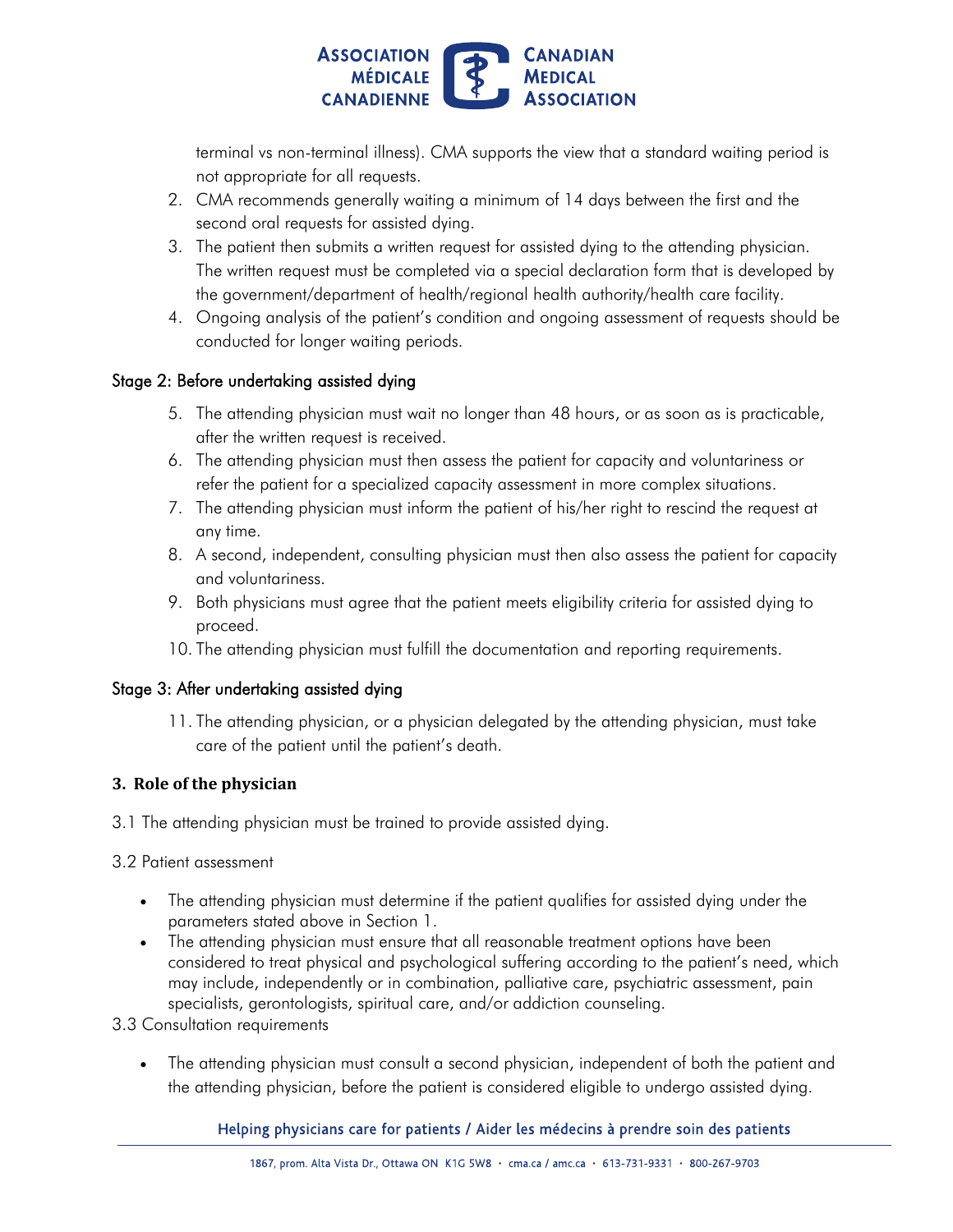

- The consulting physician must
	- – Be qualified by specialty or experience to render a diagnosis and prognosis of the patient's illness and to assess their capacity as noted in Stage 2 above.
- 3.4 Opportunity to rescind request
	- The attending physician must offer the patient an opportunity to rescind the request at any time; the offer and the patient's response must be documented.
- 3.5 Documentation requirements
	- The attending physician must document the following in the patient's medical record:
		- All oral and written requests by a patient for assisted dying
		- – The attending physician's diagnosis and prognosis, and their determination that the patient is capable, acting voluntarily and has made an informed decision
		- – The consulting physician's diagnosis and prognosis, and verification that the patient is capable, acting voluntarily and has made an informed decision
		- A report of the outcome and determinations made during counseling
		- The attending physician's offer to the patient to rescind the request for assisted dying
		- – A note by the attending physician indicating that all requirements have been met and indicating the steps taken to carry out the request

3.6 Oversight body and reporting requirements

- There should be a formal oversight body and reporting mechanism that collects data from the attending physician.
- Following the provision of assisted dying, the attending physician must submit all of the following items to the oversight body:
	- Attending physician report
	- Consulting physician report
	- Medical record documentation
	- Patient's written request for assisted dying
- The oversight body would review the documentation for compliance
- Provincial and territorial jurisdictions should ensure that legislation and/or regulations are in place to support investigations related to assisted dying by existing provincial and territorial systems
- Pan-Canadian guidelines should be developed in order to provide clarity on how to classify the cause on the death certificate

#### **4. Responsibilities of the consulting physician**

 The consulting physician must verify the patient's qualifications including capacity and voluntariness.